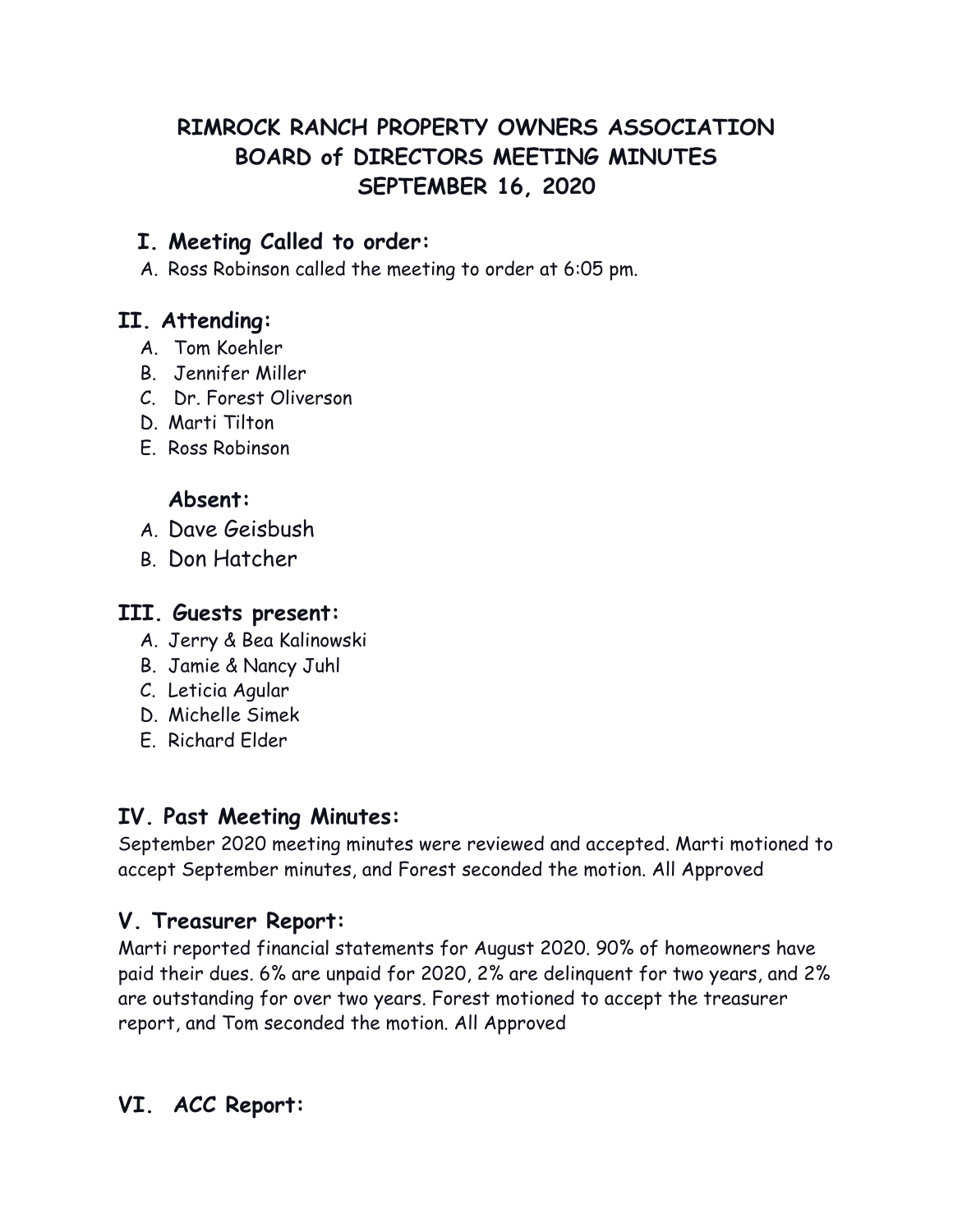- A. Bridlegate--Fencing approved
- B. Longhorn Patio extension approved

### **VII. Visitors:**

- A. Jamie and Nancy stopped by to say HI they are new in the neighborhood.
- B. Jerry and Bea stopped by to say HI.
- C. Laticia wanted to find out about the update regarding voting for chickens in the neighborhood and to find out about the discussion to gate our community.
- D. Michelle stopped by to find out about what is being done in the neighborhood regarding the high speed on Bridlegate because she has a granddaughter with special needs now living with her. She also wanted to find out about the restrictions regarding open air barns (no walls).
- E. Richard spoke about the history of RRR and that he was a previous board member and gave us all some history about the board policies. He also shared that he would like to see the trails more manicured.

## **VIII. Old Business:**

- A. Halloween Trunk or Treat at 6pm will be held at the mailboxes for trickre-treaters to participate. There will be a movie after dark at the park for RRR families to join weather permitting. All hosted by RRR.
- B. Landscaping of Front Entrance—Robin discussed that she was working with the electrician to see if the lights we chose will work. Otherwise she will go with our second choice.
- C. Natural Gas Forest shared that he has reached out to find out about the possibilities of brining gas to the community. Forest will report next month on CPS information.
- D. New Covenants Short Term Rentals and Chickens will be added to the ballet this year.
- E. Stop Signs It was discussed again and all board members agreed with the county that we do not have enough traffic to justify another stop sign in the community. Speed bumps were also discussed and all board members and several community members agreed that we do not want speed bumps in the community.

## **IX. New Business:**

A. Neighborhood Improvements Committee – Bea shared out that they have had their first meeting.